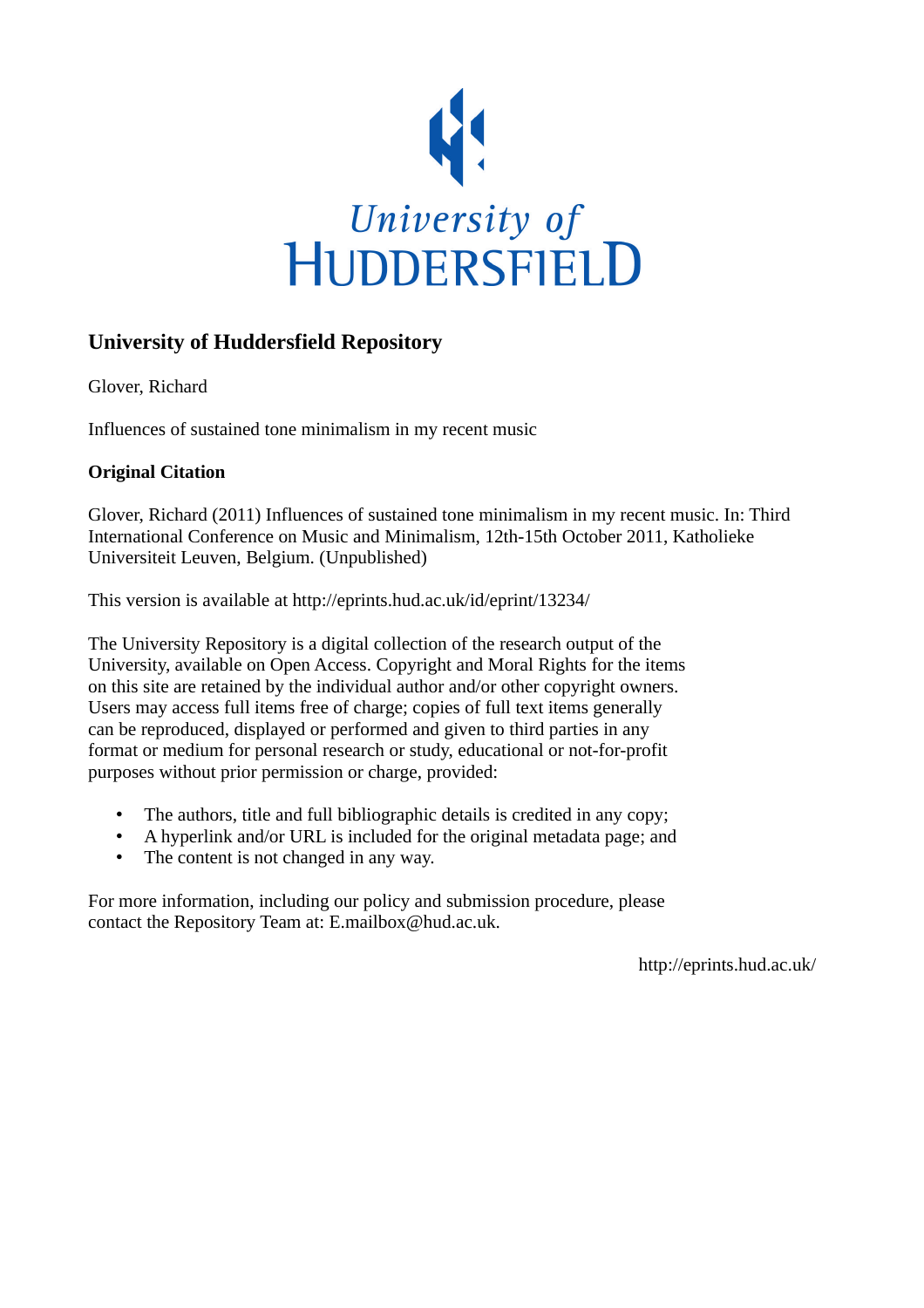### **Influences of sustained tone minimalism in my recent music**

Keith actually mentioned in the first session after Kyle's talk, that composers so rarely talk about the listener, and how their role may impact upon the compositional role. This talk hopes to go some way to remedy that!

I do not consider myself a minimalist, or a post-minimalist composer, but I certainly operate within the current experimental community.

I'm talking about what has fed into my compositional approach, and how my thinking about creative practice influences my musical output.

I want to begin by discussing my interest with time, and the temporal experience. **ISLIDEI** 

So, let's picture me, at the train station, let's say it's Birmingham New Street, platform 8a... and when sitting on that platform, I often found myself watching time pass on the clock. What that does is bring my attention to the manner in which *experience* time...and gets me thinking. What about when you have a similar experience in music?

I'm not talking about the 'music slowing down' or 'speeding up', I'm talking about when our temporal experience is made apparent and is perceived to transform (unlike in, for example, traditional classical music where some kind of thematic narrative retains the focus of the listener).

#### [SLIDE]

Jonathan Bernard writes that minimalist music is 'music which is about time', and [SLIDE] that 'there is something about this sense of the passage of time that is *enforced*. This is an area brimming with possibilities for creative practices, and one which has by no means been exhausted.

As well as this interest in the transformational nature of time, I've always had an interest in a 'nonhierarchical' approach to the creation of music. [SLIDE] (blank) By this I mean the organisation of the performers, and the performance situation; there is no singling out of one player or groups separate to others, and there is no friction or dialogue between two or more sets of players.

This non-hierarchical approach is the reason why I am passionate about groove music; it is the the repeating chords which I used to play on the piano when I was younger, and why I am drawn far more to a total harmonic approach rather than one relating to line.

In James Tenney's use of the word 'isomorphic',

[ISOMORPHIC SLIDE]

I've found a theoretical approach which aligns with my own. Tenney used isomorphic to describe little- to noparametric change in a sonic environment (I should add that this relates only to *composed* parameters, which instruct the performers, rather than the resultant sound). Isomorphism in music is consistency, similarity, predictability, and is undeviating.

Sustained tones allow for an environment where predictability can be at its highest level (or, if you like, where entropy is at its lowest level). In contrast to sustained tones, repetitive music, (where some kind of musical cell is repeated), continues to create in the listener a sense of awareness about the fact it is repeating, and thereby continually encouraging the possibility that the repetition may differ. The fact that the experience is often one of *separate* cells means that the nature of difference is brought to one's awareness moreso than in sustained tone music, where the listener may well come to expect little-to-no parametric change, or isomorphism. So, there is less of an expectancy of change in sustained tone music, but due to their constancy in the composed parameters, it is then easier to experience smaller durations upon performance.

#### [SLIDE]

In terms of composed parametric change, isomorphism in sustained tones results in a close representation of a non-hierarchical environment, one where there is no intentional layering of value to a particular constituent part over any others. This is where isomorphism allows a deeper insight and understanding of the experience, and encourages a more *exploratory* role for the listener - but more on that in a minute.

Whilst I have been discussing isomorphism in the composed parameters, I want now to address this magical word [SLIDE] stasis. Or, [SLIDE] 'stasis'. For me, when used about the musical experience, this is one of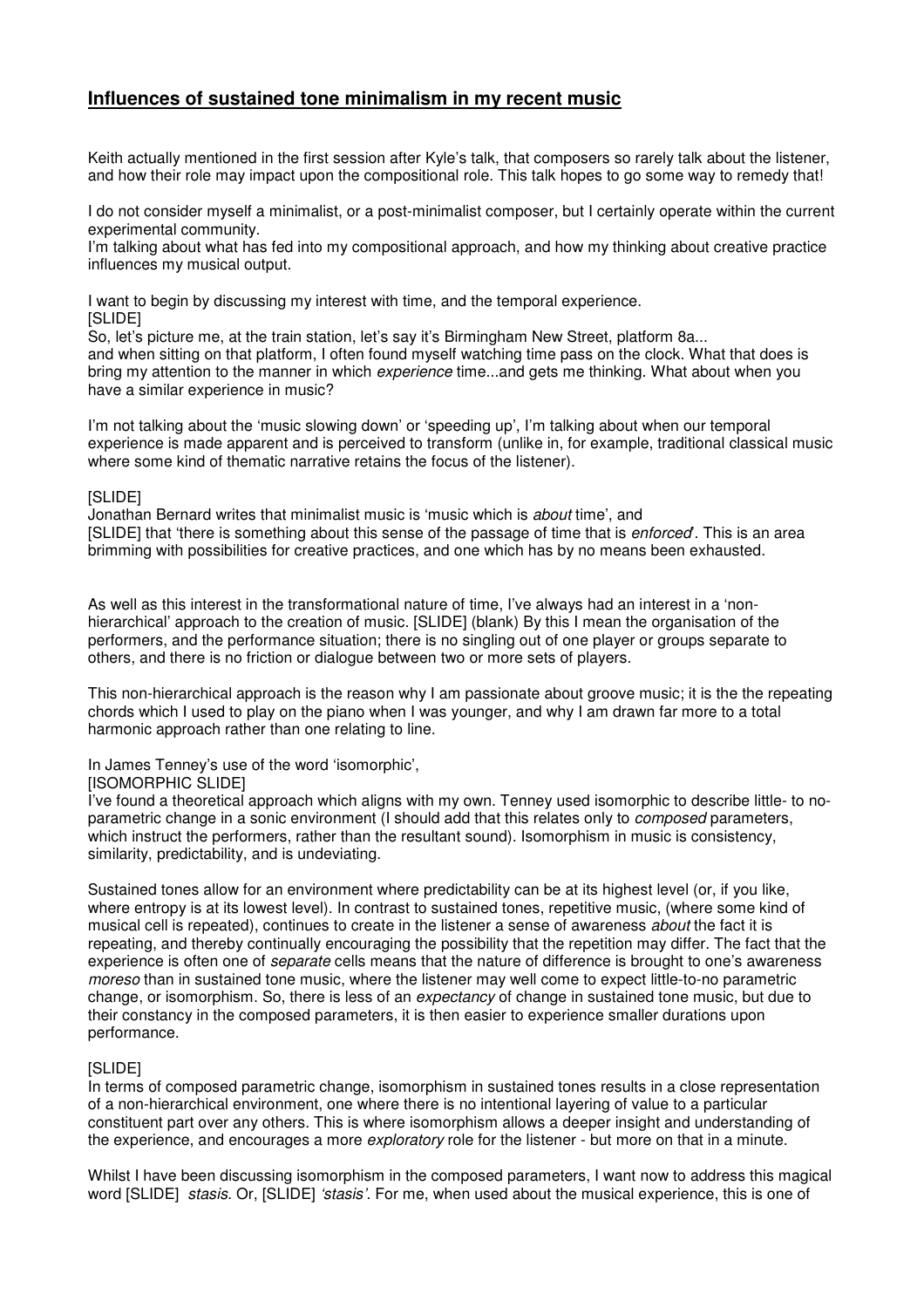the most poorly-used words in musical criticism, and, when setting about writing up my PhD last year, the first rule I gave myself was that that word has no place in my thesis. It is usually used as a reductive end to a discussion, which to me usually marks the beginning.

When someone experiencing this music examines the apparent 'static' nature of this music, they will soon discover not a fixed, 'changeless' soundworld but rather [SLIDE] an active surface layer, where we discover a myriad fluctuations are occurring and providing interest and detail for observation. [SLIDE - activate] Even someone whose music often attracts the s word, La Monte Young, has this to say:

"Change, or flux is inevitable. Stasis, or remaining the same, is impossible." and that "the state of flux, variation, or contrast, is unavoidable"

Because the composed parameters of my music are near-isomorphic, our perceptual processes focus in on the smaller details of the sound environment. These relatively small deviations are then acted upon by our auditory grouping mechanisms, [SLIDE] and so rather than there being an experience of stasis, the continually changing surface layer articulations lead to a constant state of flux, the exact opposite of stasis.

This state of flux inevitably impacts on our sense of temporality when listening to the music; this transformational temporal experience, in combination with the non-hierarchical approach to organisation [SLIDE] has led to me aiming for a situation where the *listener* becomes the *participant* [SLIDE] [SLIDE]; due to the non-hierarchical nature of the composition, there is no single path for which one has to follow to 'understand the music'; it remains an open environment where many opposing experiences can exist simultaneously. I align with Merleau-Ponty's notion that [SLIDE] "the perceived thing is not an ideal unity in the possession of the intellect […] it is, rather, a totality open to a horizon of an indefinite number of perspectival views". In my music, I simply try to prompt people to explore a further number of perspectival views.

A phrase which Larry Polansky used to describe James Tenney's music resonates very much with the way in which I create music: [SLIDE] "It's no so much that Tenney wants to tell you something, as it is that, like Cage, he is interested in providing a tool to help you evolve"

So, having contextualised my own in interest sustained tones, the isomorphic approach to organisation and the non-hierarchical listening environment which results, I want to talk about transformations which I apply to this environment.

Within this state of parametric near-isomorphism, I often apply a gradual pitch process where transformation occurs on an almost imperceptible scale, still encouraging listeners to engage with the active surface layer. This gradual pitch process applies a *framework* to the listening experience, and I use the word *framework* advisedly as I see this as very different to a musical discourse; the emphasis still remains upon the surface layer, but this *framework* (the pitch process) actually promotes further activity on the surface layer, and allows further sonorities to be revealed to the listener.

In my use of global pitch processes, there are clear links to other composers' work:

#### **Pitch divergence**:

[SLIDE] James Tenney - Critical Band [SLIDE] Me - Corradiation

#### **Pitch convergence**:

**ISLIDEI Phill Niblock - Five More String Quartets** [SLIDE] Peter Adriaansz - Music for Sines [SLIDE] Me - Gradual Music

A recent piece of mine for piano [SLIDE] (Logical Harmonies) applies a simple cyclic framework to triadic harmonies and retains the focus upon deviations rather than just the composed parameters.

Importantly, for these pieces where a sense of *closure* may be experienced, it is the *pitch process* itself which creates this, not the attitude or expression of the performers. By creating these pitch processes, I intend for the performers not to change anything about their performance to enhance the sense of finality (there are similarities with the Cageian removal of the ego). What I am calling for here from the performers is the notion of non-interventionism as defined by pianist Philip Thomas<sup>1</sup>. [SLIDE] This approach exists "without  $\overline{a}$ 

<sup>1</sup> Thomas, Philip 'A Prescription for Action', Ashgate Research Companion to Experimental Music, ed.